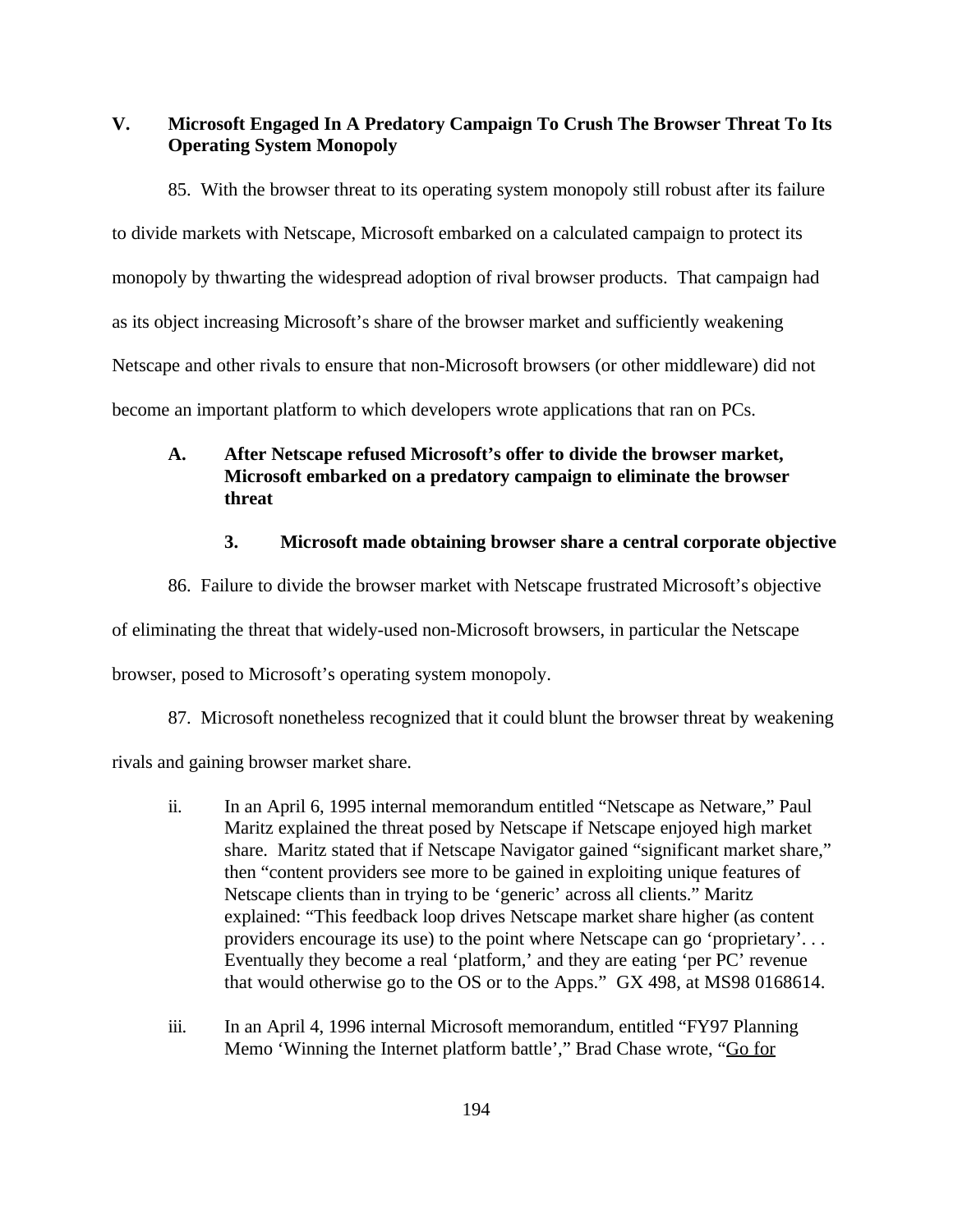maximum browser share. *Why should you care?* This is a no revenue product, but you should worry about your browser share, as much as BillG because: we will loose [sic] the Internet platform battle if we do not have a significant user installed base. The industry would simply ignore our standards. Few would write Windows apps without the Windows user base. — at your level, if you let your customers deploy Netscape Navigator, you loose [sic] the leadership on the desktop." GX 39, at MS6 5005720 (emphasis in original).

88. Microsoft understood the importance of increasing browser market share and made

gaining browser market share a central corporate goal. This "very important" and "#1" goal to

increase browser market share -- articulated among others by Bill Gates and his senior executives

-- was a central focus of Microsoft's corporate strategy from 1995 to the present day.

- i. In his "Netscape as Netware" memorandum, Paul Maritz wrote: "I think the most important thing we can do is to 'not lose control' of the Web client. By controlling the client, you also control the servers. We should not allow any one Web client to get to high volume. This means (i) not letting a vacuum open up, and (ii) ensuring that we get broad distribution for our Web client." GX 498, at MS98 0168614.
- ii. Bill Gates wrote, in January 1996, that "Winning Internet browser share is a very, very important goal for us." GX 295.
- iii. Paul Maritz, in June 1996, repeated that "Without browser share, everything is hard. So job  $# 1$  is browser share." GX 42, at MS6 6010346.
- iv. Microsoft executive Carl Stork wrote in September 1996 that "Browser share is Job 1 at this company, and OSR2 is the vehicle to get IE3 on these machines." GX 44.
- v. In an internal March 25, 1997 Microsoft e-mail exchange between Stork, Megan Bliss, and others, Bliss wrote: "I thought our #1 strategic imperative was to get IE share (they've been stalled and their best hope is tying tight to Windows, esp. on OEM machines). That is, unless I've woken up in an alternative state and now work for Netscape." GX 56, at TXAG 0009634.
- vi. An April 1998 marketing plan for IE5 lists as an Specifically, the document read:

GX 432 (sealed).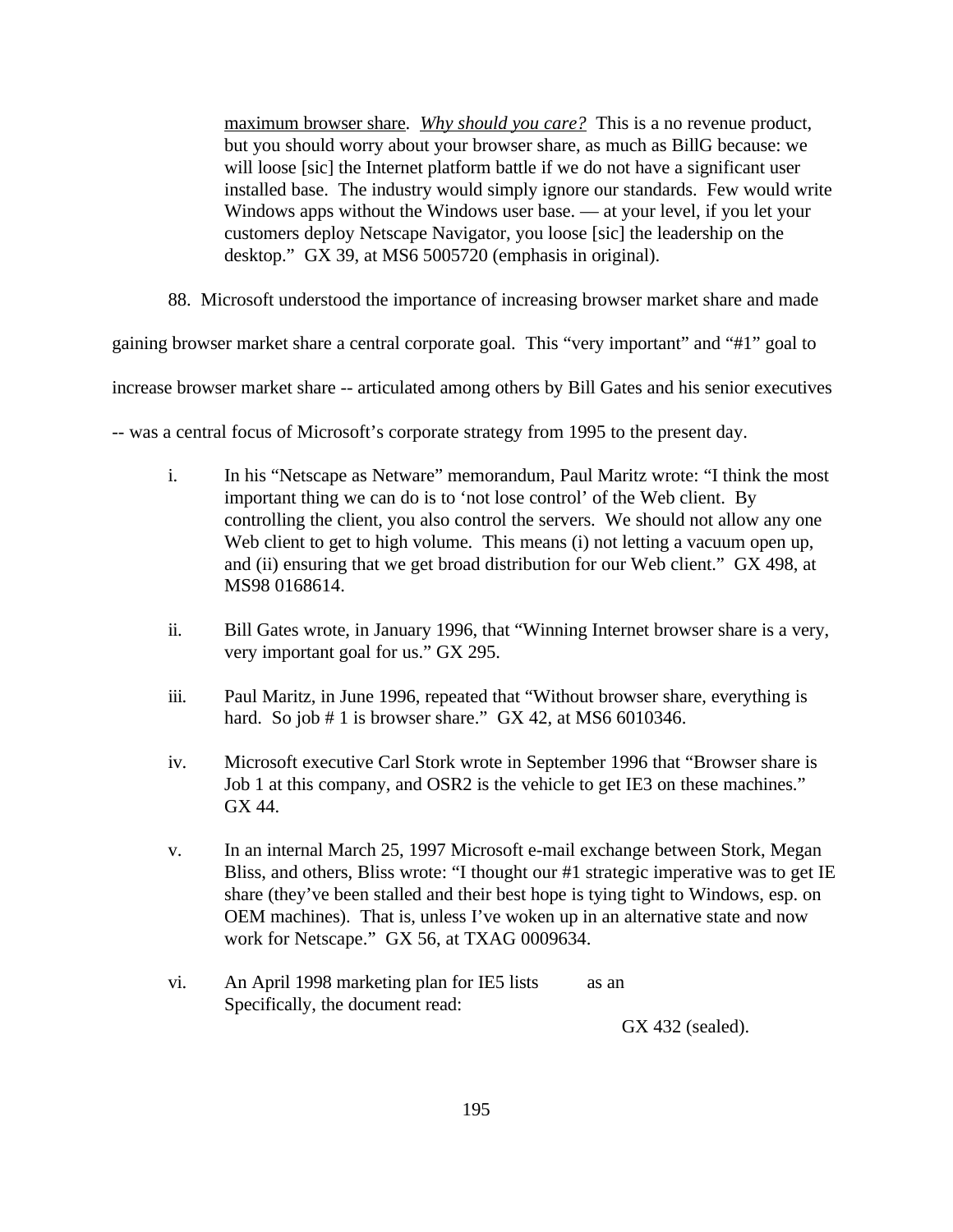#### **4. Microsoft embarked on a predatory and anticompetitive course of conduct designed to gain browser share**

89. To achieve its goal of weakening browser rivals and protecting its operating system monopoly, Microsoft set out on a campaign to gain browser market share through predatory and anticompetitive means. Microsoft's practices included giving its browser away "forever free," coercing third parties not to deal with or support competitive browsers, and to carry its browser in ways that disadvantaged rivals, and paying other browser suppliers' customers and distributors not to carry other browsers or to do so only on disadvantageous terms. Among other things:

89.1. Microsoft, without legitimate justification and for the purpose of blunting the browser threat, tied its Internet Explorer browser to Windows, refusing to offer an unbundled option despite the plain existence of separate demand for browsers and operating systems. See infra Part V.B.

89.2. Microsoft imposed anticompetitive restrictions on OEMs' ability to modify the Windows desktop and start-up screens, even though doing so reduced the value of Windows. See infra Part V.C.1.

89.3. Microsoft bestowed favors on OEMs that assisted Microsoft in its exclusionary strategy, punished OEMs that did not, and contractually restricted OEMs from removing the browser. See infra Part V.C.2.

89.4. Microsoft entered into exclusionary contracts with ISPs and OLSs accounting for the majority of consumer Internet access in the United States for the purpose and with the effect of limiting competitor browser usage and raising rivals' costs. See infra Part V.D.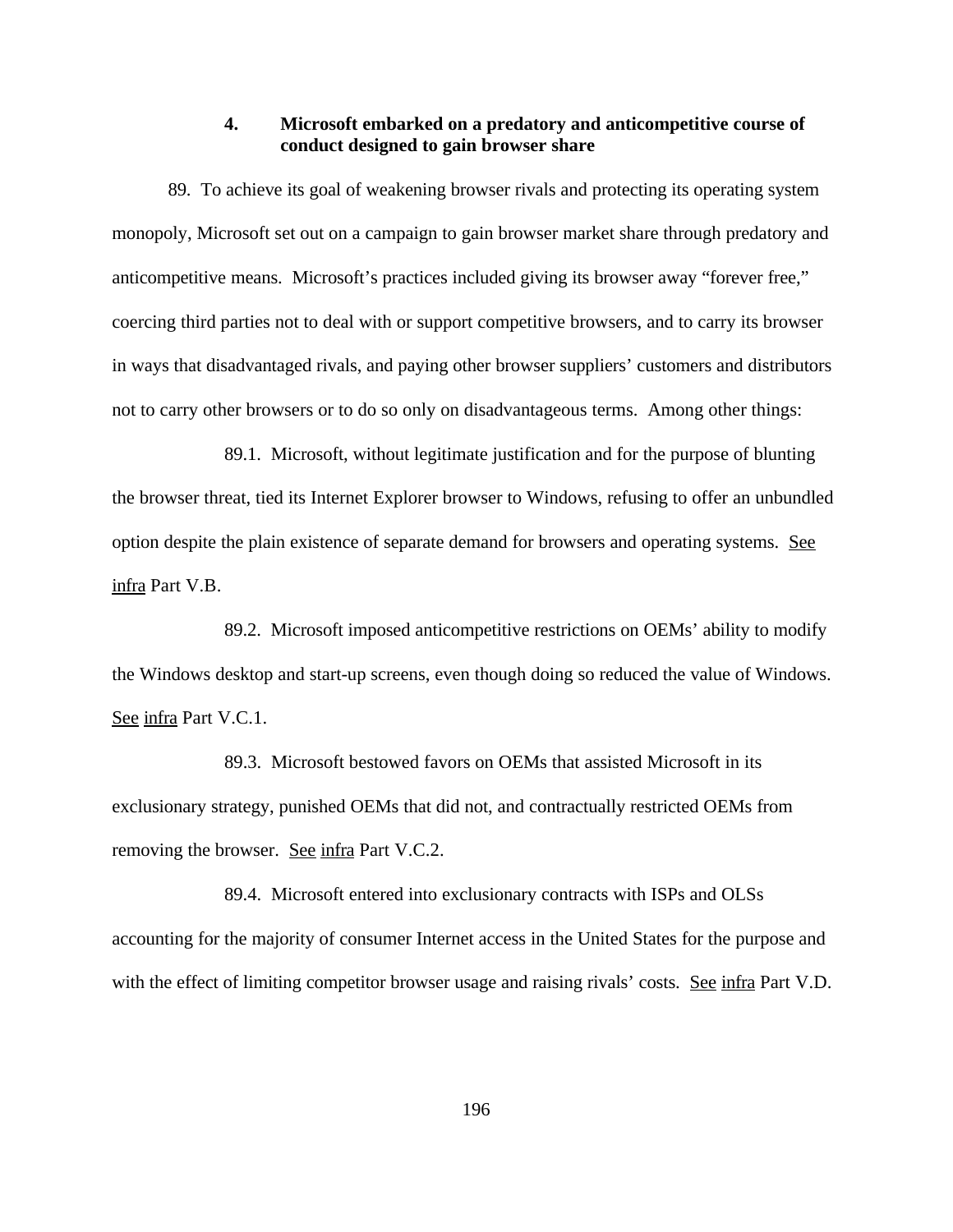89.5. Microsoft entered into exclusionary agreements with ICPs that included restrictive provisions that cannot be explained except as components of a predatory campaign designed to exclude browser rivals and protect Microsoft's operating system monopoly. See infra Part V.E.

89.6. Microsoft entered into an exclusionary agreement with Apple designed to limit competitive browser usage, raise rivals' costs, and increase usage of Internet Explorer on the MacIntosh operating system. See infra Part V.F.

89.7. Microsoft, after studying Netscape's sources of revenues and for the purpose of cutting off Netscape's "air supply," invested hundreds of millions of dollars in developing, promoting, and distributing its Internet Explorer browser, even though it planned to and did make the browser "forever free" and did not collect browser-related ancillary revenues. See infra Part V.G.

90. Microsoft had no plan or expectation that these acts would be profitable or make business sense, except by preventing rival browsers from developing into a rival development platform and thereby preserving Microsoft's operating system monopoly.

- v. In an internal memorandum Bill Gates sent on May 19, 1996, to his senior executives, he outlined a strategy against Netscape in the "browser war." Gates indicated that Microsoft would price many of Microsoft's Internet products "free." After outlining his strategy, Gates concluded that: "At some point financial minded analysts will begin to consider how much of a revenue stream Netscape will be able to generate." GX 41, at MS6 6012954-56.
- vi. Paul Maritz emphasized that Microsoft's goal of increasing browser share was more important than earning revenue from the browser. In a July 11, 1997 internal Microsoft email, Maritz wrote: "There is talk about how we get more \$'s from the 1000+ people we have working on browser related stuff, but I have not lost sight of the fact that Browser Share is still an overwhelming objective. You may notice that I have kept IE marketing spend at very high level through FY'98.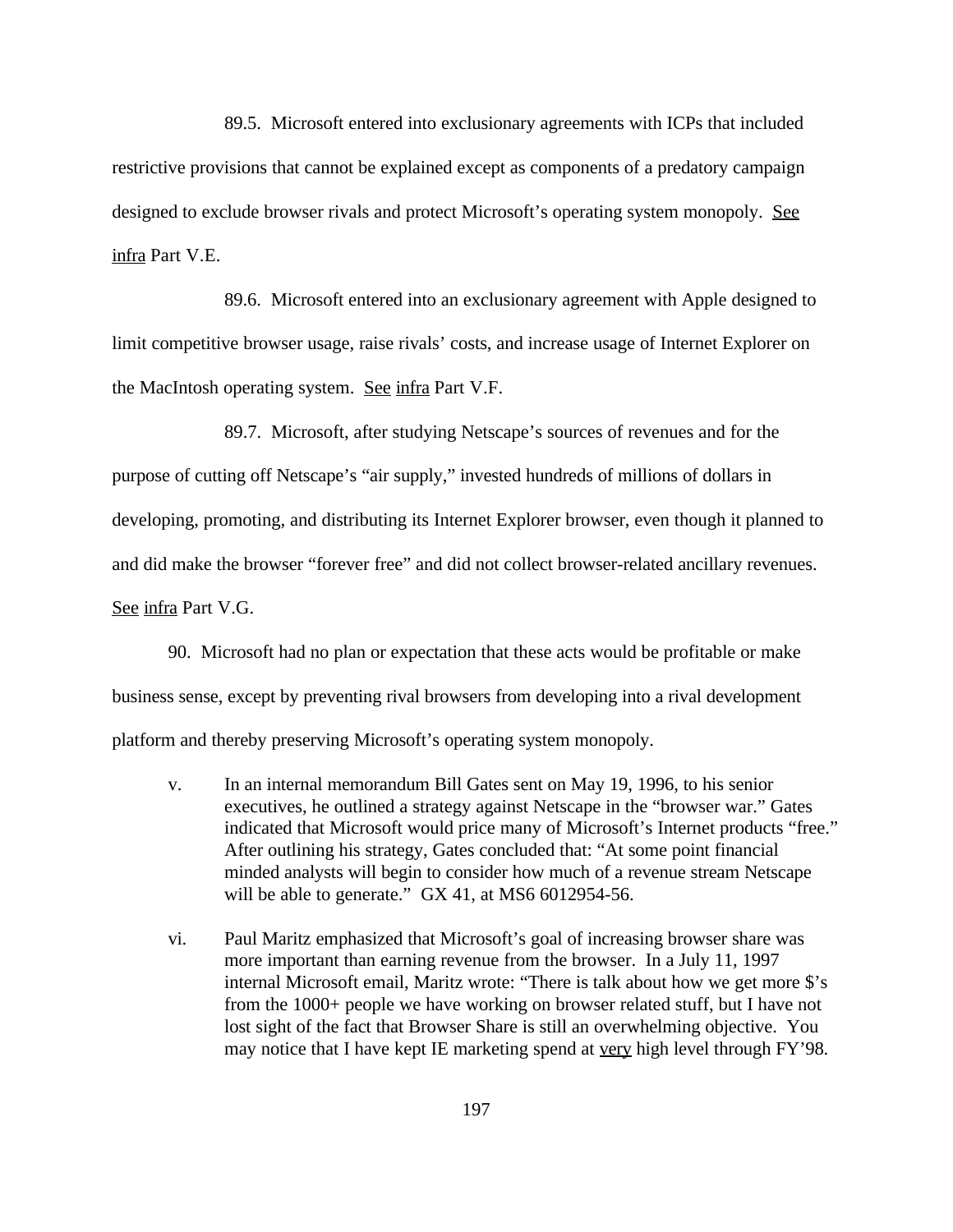and resisted pressure to reduce this or switch it to other products. I also said 'no' on the proposal to charge separately for the Shell." GX 112; Maritz, 1/26/99pm, at 18:25 - 20:8, 21:22 - 22:22 (Maritz testified that he rejected a proposal about splitting IE4 and charging a price for one of the pieces because "it would interfere with the objective" he "had which was to get more people using Internet Explorer.").

vii. See also infra Part V.G.

# **3. Microsoft's efforts to pressure Intel to stop developing or supporting platform-level software illustrate Microsoft's predatory intent and tactics**

91. In various meetings in 1995, Microsoft (i) forced Intel not to support rival platform-

level software and (ii) candidly articulated its predatory plan to use its monopoly power and other predatory means to thwart the browser threat. Microsoft's use of its monopoly power to pressure Intel not to support Netscape or offer Intel's own platform-level technologies well illustrates both Microsoft's predatory intent and the anticompetitive practices it employed to blunt threats to its operating system.

## **a. In an August 1995 meeting, Microsoft pressured Intel into not resuming platform-level software and not supporting Netscape and Java**

91.1. As will be detailed below (Part VI.B.2.), Intel had developed software that Microsoft viewed as a platform-level software that might someday compete with Windows. In response to this potential threat, Microsoft engaged in a campaign to force Intel not to ship its software, then known as NSP. This effort culminated in an August 2, 1995, meeting, in which Bill Gates -- in a blunt use of Microsoft's monopoly power -- threatened to withdraw support for Intel's microprocessors unless Intel dropped support for platform-level software efforts and cooperated in Microsoft's Internet strategies.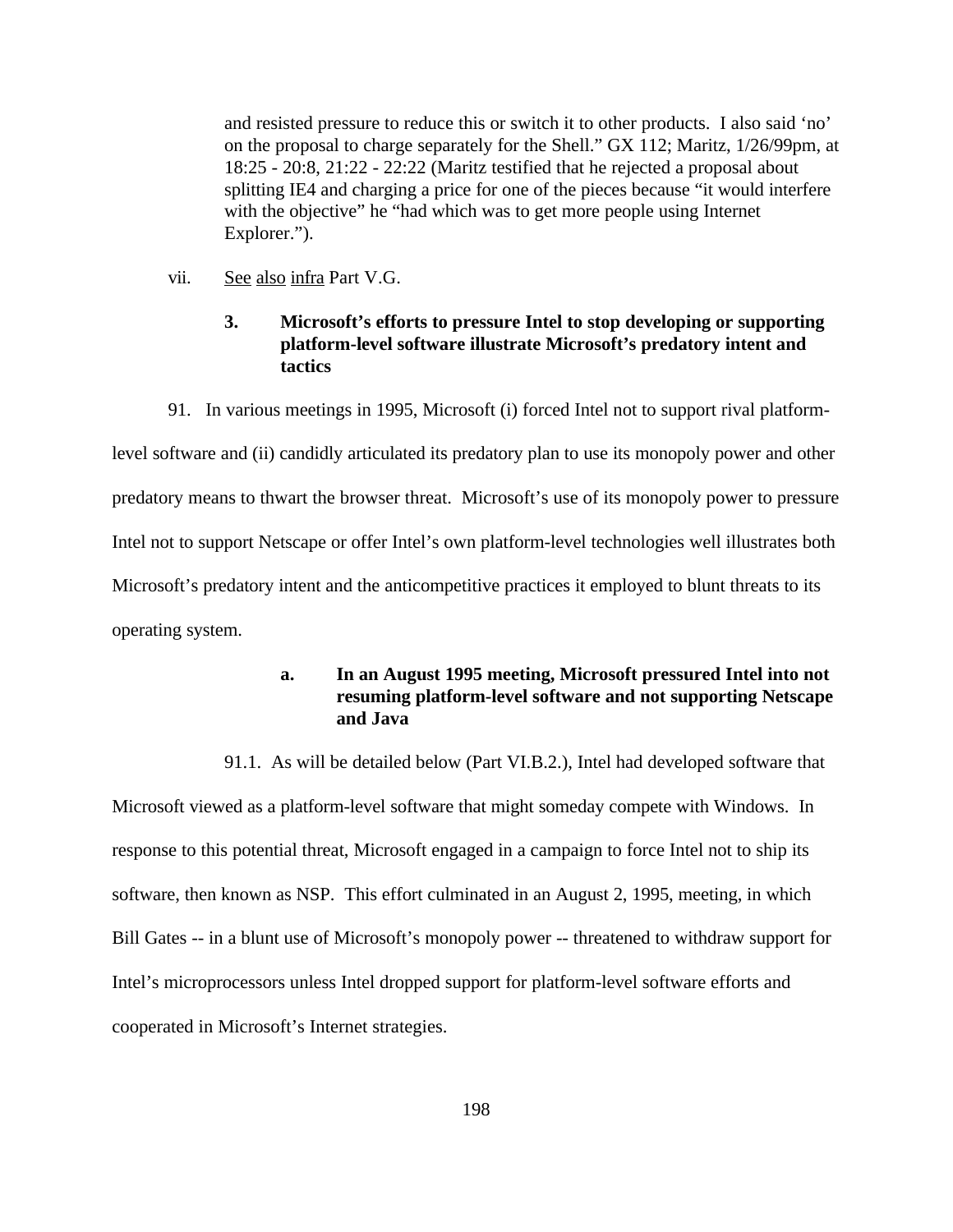- i. In May 1995, Microsoft vice-presidents Paul Maritz, Brad Silverberg, and Microsoft's Carl Stork, met with Intel executives to discuss Intel's NSP program. The Microsoft executives complained that Intel was shifting the software boundary with its NSP project by writing software that Microsoft considered to be part of its operating system space. GX 275; McGeady, 11/9/98pm, at 23:3 - 26:23. In Microsoft's view, NSP made Intel a competitor in Microsoft's operating system space. GX 275; McGeady, 11/9/98pm, at 26:25 - 27:11.
- ii. Bill Gates explained to Intel's Andy Grove that Intel's attempts to compete with, rather than follow, Microsoft in software were unacceptable: "The problem we have is that we have to sort of choose in software related issues which company will lead and which will follow. In chips its very clear. In software you have a group that won't allow us to lead and has all the prestide (sic) and profits of Intel to drive them forward." GX 277.
- iii. In an internal July 7, 1995 Microsoft e-mail, Gates reported that he had tried to convince Grove "to basically not ship NSP." GX 278; Maritz Dir. ¶ 320. Gates predicted that Intel would exert less pressure to ship NSP in 1995 but that it "will take a major effort for us to convince them to back off from this." Gates further elaborated that Microsoft is the "software company here and we will not have any kind of equal relationship with Intel on software." GX 278.
- iv. In an August 28, 1995 memorandum summarizing the meeting, Steven McGeady wrote: "On August 2 1995, in a meeting of Intel and MS executives, Bill Gates told Intel CEO Andy Grove to shut down the Intel architecture labs." GX 280. According to McGeady, Gates was upset that Intel was "making investments in software of any sort" because "he felt that anything" Intel "did in software was competitive." McGeady 11/9/98pm, at 10:10 - 14:3.
- v. McGeady explained the reason Intel abandoned its NSP development: "Intel did fail to introduce NSP into the marketplace because, as a primary cause, Microsoft in particular Bill Gates, told Andy Grove that MS did not want NSP in the marketplace," and because "Microsoft helped . . . in our business interests by threatening to withhold support for other microprocessors in the meantime." McGeady, 11/10/98pm, at 81:6-23.
- vi. See also infra Part VI.B.2;  $\P$  347-350.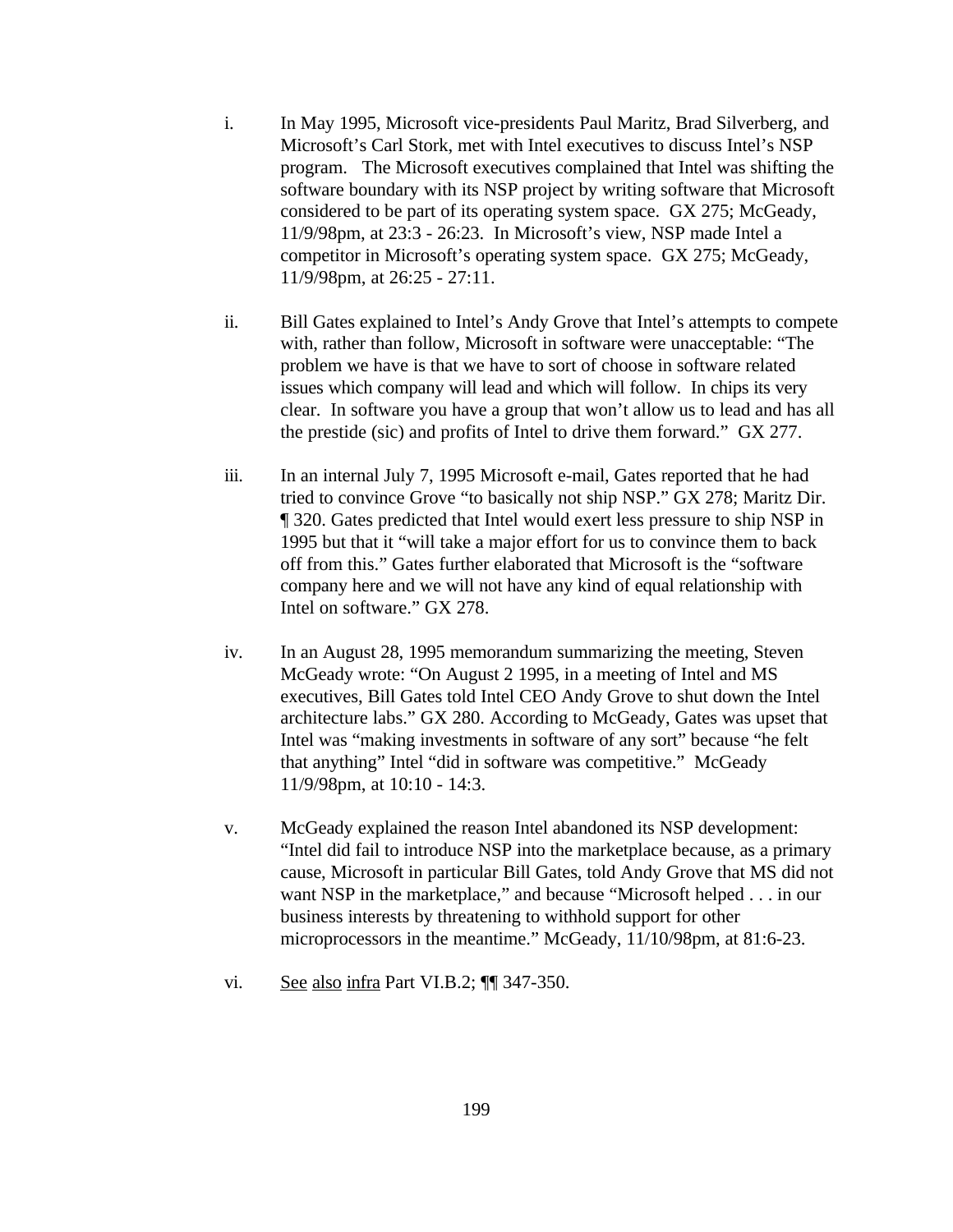91.2. During this meeting on August 2, 1995, Microsoft told Intel not only that it

wanted Intel to stop developing platform-level software, but also that it wanted Intel not to support other platform-level software that ran on Windows, especially Netscape's browser and Sun's Java technologies, in any way that could contribute to their development as a rival platform.

- i. Gates made clear to Intel executives on August 2, 1995, that "Microsoft would not support" Intel's "next processor offerings if we did not get alignment between Intel and Microsoft on platform issues" and on communications issues, i.e., Internet issues. McGeady, 11/9/98pm, at 14:14 - 15:4; GX 279 ("Gates would not agree to let processors/OSs programs to progress unencumbered by platform communications program issues.").
- ii. In addition to setting limits on Intel's software efforts, Gates raised "Internet issues." GX 279, at MS CID 00078. Gates cautioned that Microsoft was "very sensitive to what Intel might do on the client side. Example: JAVA, a show stopper." Id. (By "client," Gates meant "browser." Maritz, 1/27/99am, at 27:12-21).
- iii. McGeady explained that Gates also told Intel that it should "concentrate 70% of" its "resources on working with Microsoft's technology and 3 percent on any third parties'" technologies such as Netscape. McGeady, 11/12/98pm, 19:5 - 20:9. Gates further explained, with regard to this " $30/70$  use of  $3<sup>rd</sup>$  party technologies," that "Intel using Netscape in Windows environment is not a problem (provided we [Intel] do not set up the 'positive feedback loop' for Netscape that allows it to grow to de facto std.)." GX 279, at MS CID 00078.
- iv. As McGeady testified, Gates permitted Intel's internal use of Netscape browser as a stand-alone application on Windows, but "he didn't want" Intel "to do anything that would encourage developers to begin to move to Netscape, thereby increasing the value of that platform to create this positive feedback loop, this increasing-returns kind of situation with Netscape." McGeady, 11/12/98pm, 19:5 - 20:9. McGeady also testified that "it was very clear that Bill did not want us doing any development or technology work with Netscape that would improve . . . the viability of Netscape Navigator in the marketplace. They wanted us to, if we absolutely had to, use it just as a standalone product. He would acquiesce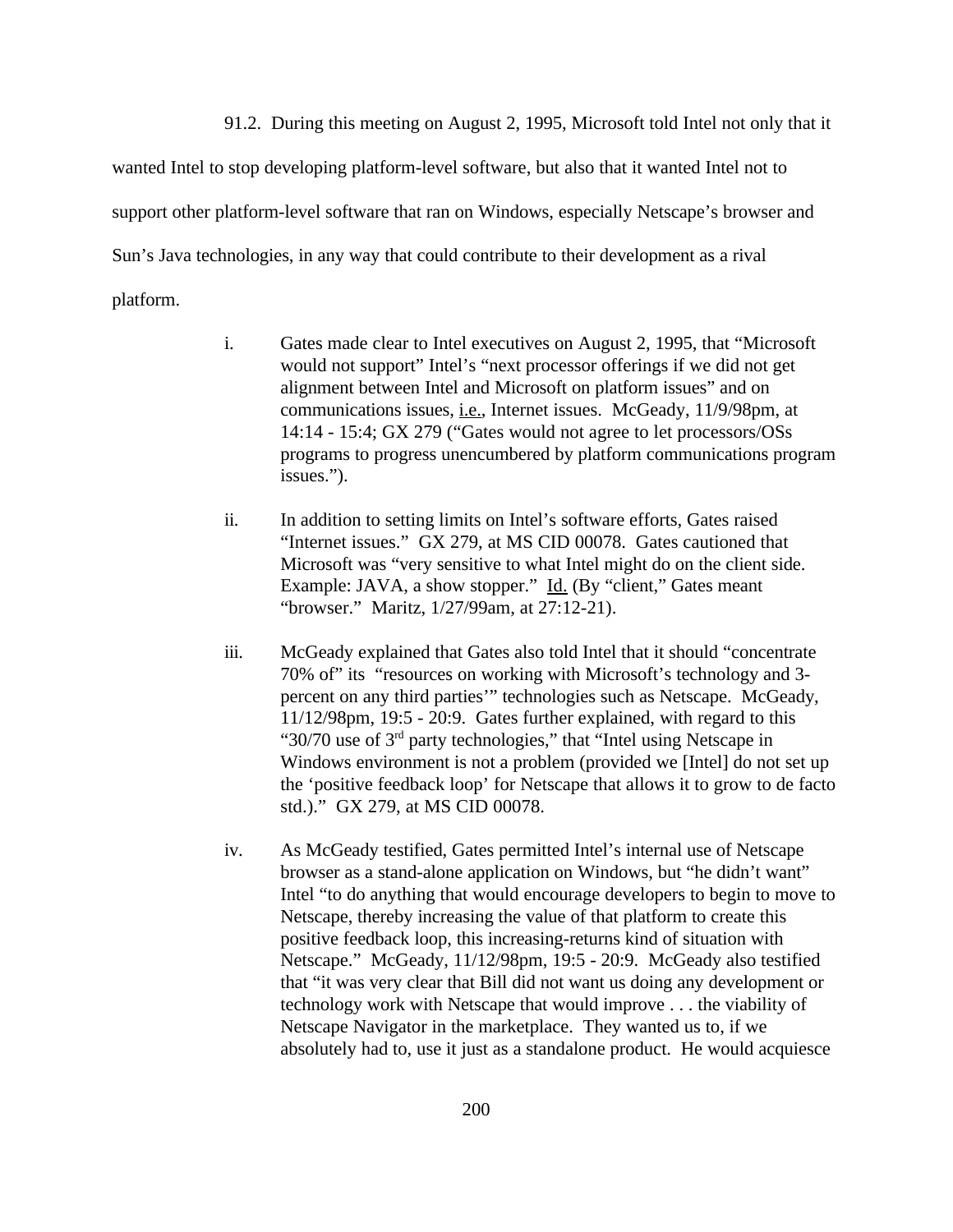to that, but he didn't want us doing any technical work with them." McGeady 11/12/98pm, 20:10-20; GX 279 (Whittier's minutes) ("BG: Supporting certain third party deals will be problem . . . we need to consider in the context of their (pervasive) internet program to assure we are not unknowingly stepping on one of their key strategies!").

# **b. In subsequent meetings in the Fall of 1995, Microsoft explained to Intel that its strategy would be to kill Netscape and control Internet standards**

91.3. After Microsoft used its monopoly power to prevent Intel from developing

its own platform-level software, Microsoft continued to pressure Intel not to support Netscape's browser and bluntly described to Intel its predatory scheme and objective. At a meeting held on November 9, 1995, Microsoft executive Paul Maritz met with Intel executives and explained to Intel, in explicit terms, that Microsoft's strategy was to kill Netscape and control Internet standards.

91.3.1. During this meeting, Paul Maritz told Intel that Microsoft would

"cut off Netscape's air supply" -- that, in other words, by "giving away free browsers," Microsoft would choke off Netscape's sources of revenue and retard its ability to invest in developing its technology.

- i. McGeady testified that Maritz told Intel that Microsoft planned to "cut off Netscape's air supply," or in other words, "by giving away free browsers, Microsoft was going to keep Netscape from getting off the ground." McGeady, 11/9/98pm, at 53:6-23; GX 1640.
- ii. McGeady testified that Maritz explained Microsoft's strategy "was, first of all, to give the browser away from (sic) free, keep Netscape from getting any revenue from it, and that was their specific cut off of air supply. In other words, don't allow them to have any revenue to continue paying their engineers to build new products." McGeady, 11/9/98pm, at 54:21 - 55:16.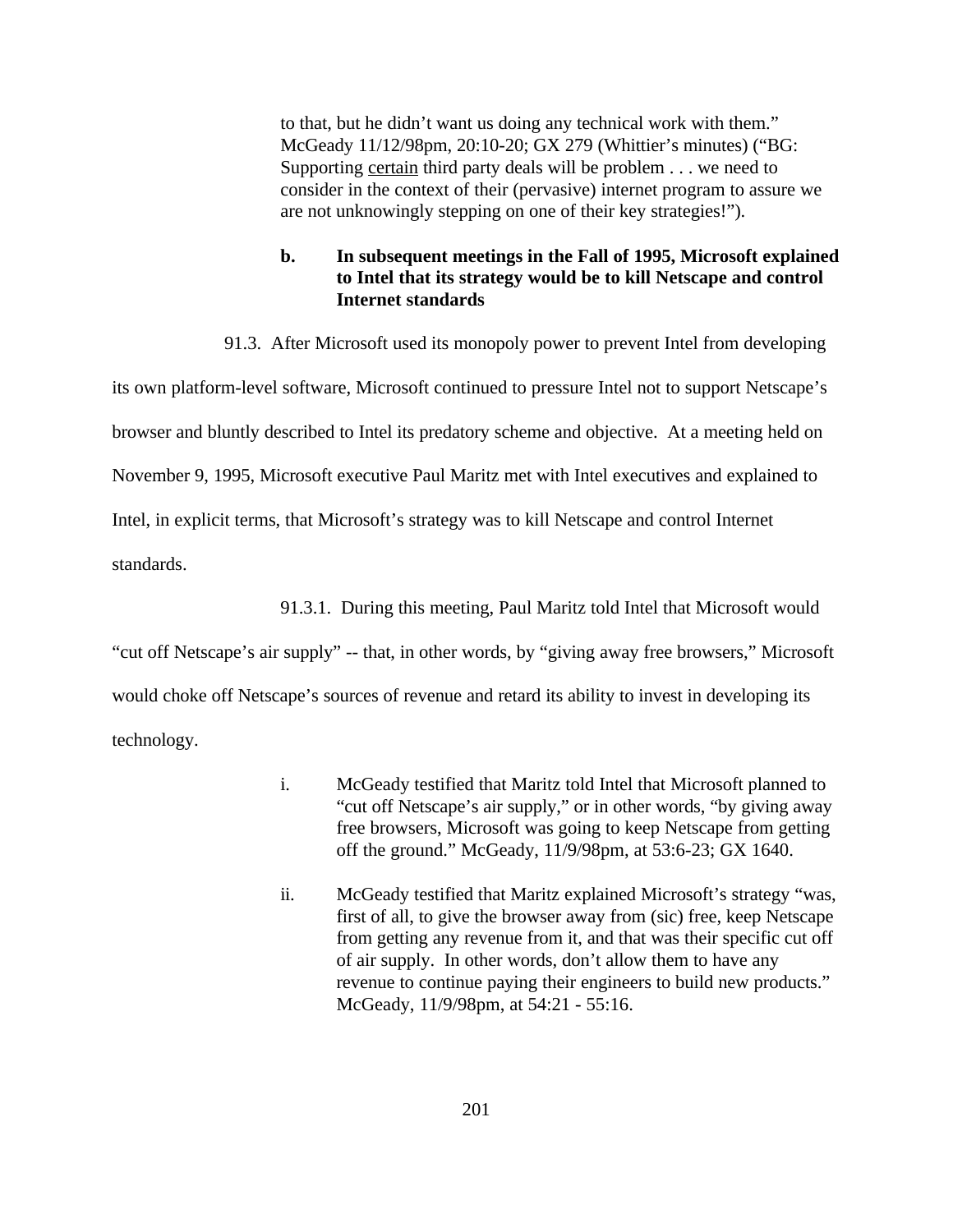iii. Maritz's inconsistent testimony to the contrary lacks credibility. When asked whether he told Intel that Microsoft's plan was to "cut off Netscape's air supply," Maritz testified at his deposition "it's possible, but I just don't recall it," Maritz, 1/25/99 pm, 74:18- 75:16, but at trial, Maritz testified unequivocally and inconsistently that he "never said in the presence of Intel personnel or otherwise, that Microsoft would cut off Netscape's air supply or words to that effect." Maritz, 1/25/99pm, at 72:21 - 73:16; Maritz Dir. ¶ 333. And despite claiming that he did not say "words to the effect" of Microsoft planned to "cut off Netscape's air supply," he testified that he "may have pointed out on occasion that the base Internet technologies, the browser and the Internet server, we were going to incorporate into Windows and not charge for it separately." Maritz, 1/26/99am, 7:22 - 8:1. Maritz also conceded that he told Intel "on many occasions that it was" Microsoft's "strategy to integrate Internet support into" its "operating system and not charge for it separately." Maritz, 1/26/99am, 7:22 - 8:8.

91.3.2. Paul Maritz also explained to Intel representatives that Microsoft's

response to the browser threat was to "embrace, extend, extinguish"; in other words, Microsoft

planned to "embrace" existing Internet standards, "extend" them in incompatible ways, and

thereby "extinguish" competitors.

- i. McGeady testified that Maritz told Intel that Microsoft's strategy was to "embrace, extend, extinguish." McGeady, 11/9/98pm, at 53:17 - 54:8; McGeady, 11/10/98 am, at 21:22 - 23:19; GX 564.
- ii. McGeady testified that Microsoft was going to take Internet standards, like HTML, "and extend it to the point where it was incompatible with the Netscape browser and encourage people to develop to their version of HTML so that pages couldn't be read with Netscape's browser." McGeady, 11/9/98pm, at 55:7-14.
- iii. Russell Barck, an Intel executive, testified at his deposition that "in relation to Netscape, . . . Maritz . . . said the term 'embrace and smother' with respect to a strategy with respect to Netscape." Maritz, 1/26/99 am, 55:19 - 57:1.
- iv. Rob Sullivan testified at his deposition that Maritz said the phrase "embrace and smother." Maritz, 1/26/9am, 57:2-11. When asked